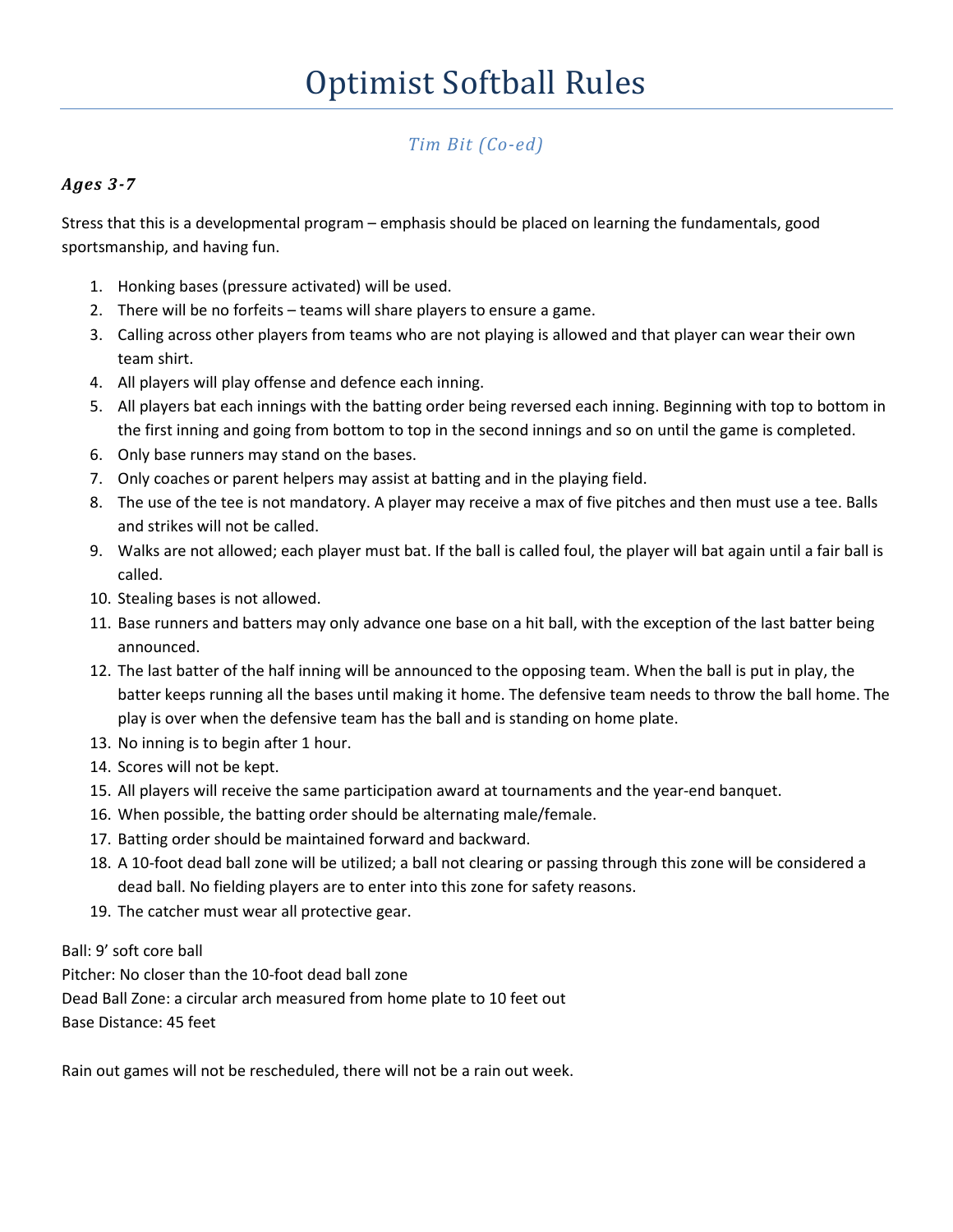# *Atom (Co-ed)*

### *Ages 7 to 10*

Stress that this is a developmental program – emphasis should be placed on learning the fundamentals, good sportsmanship, and having fun.

- 1. Unless otherwise specified, all rules are those recognized by Softball Ontario.
- 2. There will be 10 players in the field; however, teams can play with 7 anything less the team must forfeit. In the case of forfeits, a fun game will be played and players will be shared to create equal teams. The umpire is to remain and umpire the game per usual – umpire's cards MUST be signed.
- 3. Calling across other players from teams who are not playing is allowed and that player can wear their own team shirt.
- 4. Stealing bases is not allowed.
- 5. Coaches or an adult will begin pitching the  $1<sup>st</sup>$  game of the season and all subsequentlyscheduled games in May. Games scheduled after the first tournament must have a player pitch totheir own team. Coaches or an adult are permitted to take the mound in a purely teaching position, no pitching allowed, for the remainder of the season.
- 6. There is a max of 2 innings for a pitcher to pitch.The other division's players are encouraged to try other positions.Players must alternate positions.
- 7. There is a five pitch limit; no walking. After the fifth unsuccessful pitch, the player is considered out. Keep in mind there is a three out limit for each inning.
- 8. Pitchers must use an underhand pitching style, and must pitch from the rubber mound. Coaches and children may move in closer; 5-feet from the rubber mound at max.
- 9. Pitchers must start with both feet together but may take one-step in delivery.
- 10. A ball being hit to the outfield will allow the base runners to advance and continue to advance until the ball has reached infield and a defensive player has made an attempt to throw the ball, at which time the base runner must cease further base advancement.
- 11. A ball hit into infield will allow the base runners to advance until such time that a player has gathered up the ball.
- 12. A ball overthrown and goes out of play at  $1<sup>st</sup>$  or  $3<sup>rd</sup>$  base, the runner must stop the ball is dead.
- 13. Sliding into base is allowed.
- 14. If there aretwo outs and the catcher for the next inning is on base, they should be switched with the last out OR furthest from batting.
- 15. All games are limited to 1 hour and 15 minutes; no new innings will begin after that. Every inning has a six-run limit. Max of 7 innings per game.
- 16. During regular season, tied game stay tied; only during tournaments are games played out.
- 17. There are to be NO noisemakers during regular season and/or tournaments. IE: air horn, whistles, etc.

Ball: 10" soft core

Pitcher Distance: 30 feet for coach/helper, refer to rule #5 and #8. Base Distance: 50 feet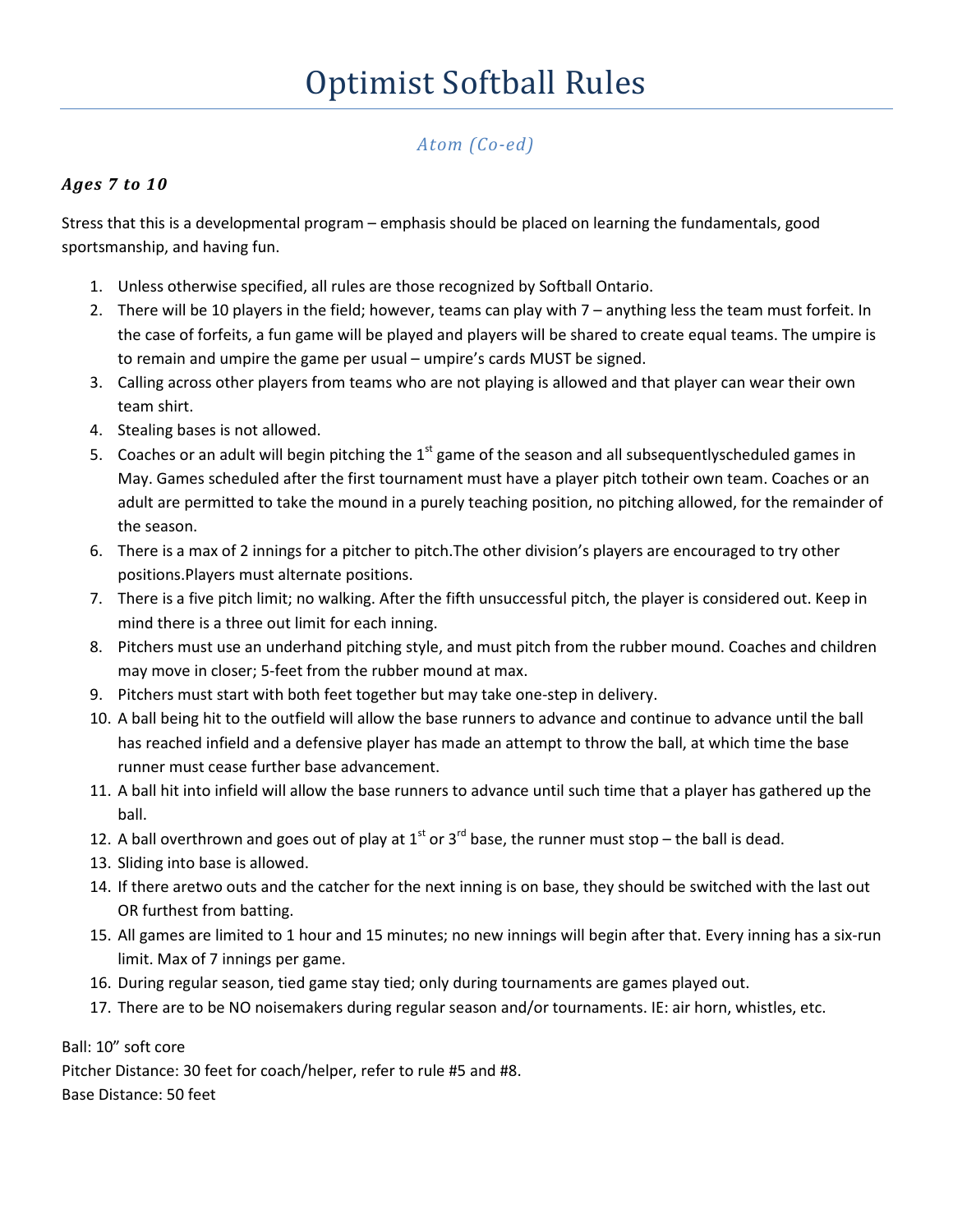#### *Squirt (Co-ed)*

#### *Ages 10 to 13*

Stress that this is a developmental program – emphasis should be placed on learning the fundamentals, good sportsmanship, and having fun.

- 1. Unless otherwise specified, all rules are those recognized by Softball Ontario.
- 2. There will be 10 players in the field; however, teams can play with 7 anything less the team must forfeit. In the case of forfeits, a fun game will be played and players will be shared to create equal teams. The umpire is to remain and umpire the game per usual – umpire's cards MUST be signed.
- 3. Calling across other players from teams who are not playing is allowed and that player can wear their own team shirt. Only to a maximum of 10 players.
- 4. Base runners may steal bases, once the pitched ball leaves the pitcher's hand.
- 5. Players will pitch to the opposing team from the beginning of the season, following the rule of no pitcher is allowed to pitch more than two consecutive innings – they may resume pitching after one inning off. All players MUST be given a chance to pitch at least once in the season.
- 6. Pitchers may use windmill or straight underhand style pitching.
- 7. Pitchers must have both feet together at the start of the pitch but are allowed one-step forward during delivery; however, they must keep one foot touching the rubber mound during the duration of pitch.
- 8. The pitch must be delivered in one revolution of a windmill; no more allowed.
- 9. The batter is still considered out on strike 3 even if the ball is dropped, base runners still may steal one base to advance.
- 10. Player can only advance one base on an overthrow.
- 11. Sliding is allowed.
- 12. If there are two outs and the catcher for the next inning is on base, they should be switched with the last out OR furthest from batting.
- 13. All games are 1 hour and 30 minutes long; no new innings may begin after time limit. Every inning has a 6-run limit no exceptions.
- 14. Only during tournaments are games played out in case of a tie.
- 15. Batting order must stay the same; any batter out of order is an automatic out.
- 16. To provide safe playing conditions for the players, a call of safe will be made to the runner coming in from 3<sup>rd</sup>base IF the catcher is standing on the base line or home plate. The catcher should stand in front of home plate to ensure safety.
- 17. The diamond is set up prior to the game. No infield practices are allowed; all practices are to be in the outfield or off the field.
- 18. If the back catcher catches the ball off of a foul tip on the third strike only batter is out. On the first and second strikes only foul tip must be higher than the players' shoulder.
- 19. No noisemakers are to be used during regular season and/or tournaments. IE, air horn, cow bell, whistles, etc.
- 20. Bat must be an official softball bat, only 2 ¼" in diameter, CSA & NSF **NO** American bats. Wooden bats must be gripped.

Ball: 11" soft core Pitching Distance: 35 feet Base Distance: 55 feet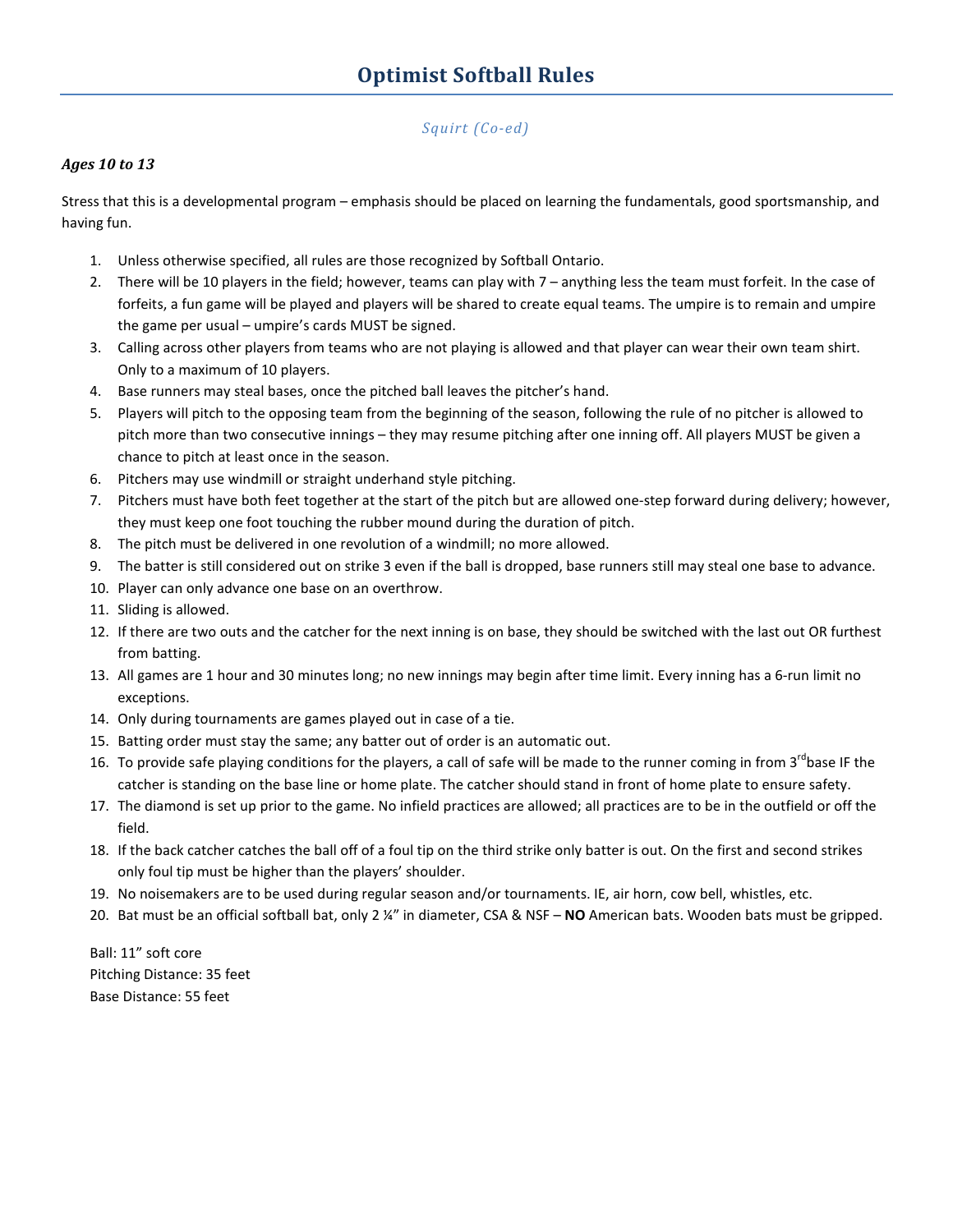*Peewee (Co-ed)* 

#### *Ages 13 to 17*

Stress that this is a developmental program – emphasis should be placed on learning the fundamentals, good sportsmanship, and having fun.

- 1. Unless otherwise specified, all rules are those recognized by Softball Ontario.
- 2. There should be a min of 7 and a max of 10 players on the field anything less the team must forfeit. In the case of forfeits, a fun game will be played and players will be shared to create equal teams. The umpire will not stay in the event of a forfeit.
- 3. Calling across other players from teams who are not playing is allowed and that player can wear their own team shirt to a maximum of 10 players on the bench.
- 4. Stealing can occur once the ball has left the pitcher's hand.
- 5. On the 3<sup>rd</sup> strike, if the catcher drops the ball the player may run to 1<sup>st</sup> base.
- 6. Players will pitch to the opposing team from the beginning of the season, following the rule of no pitcher is allowed to pitch more than two consecutive innings – they may resume pitching after one inning off. All players MUST be given a chance to pitch at least once in the season.
- 7. The pitch must be delivered in one revolution of a windmill (no more allowed) or straight underhand.
- 8. Pitchers must have both feet together at the start of the pitch but are allowed one-step forward during delivery; however, they must keep one foot touching the rubber mound during the duration of pitch.
- 9. Once the pitcher has the ball within the pitcher's circle, the base runner cannot advance a base; batters no stealing bases after the third strike unless the catcher drops the ball (rule 5).
- 10. Sliding is strongly encouraged.
- 11. If there are two outs and the catcher for the next inning is on base, they should be switched with the last out OR furthest from batting.
- 12. All games are 1 hour and 30 minutes long; no new innings may begin after time limit. Every inning has a 6-run limit. Max of 7 innings per game.
- 13. During regular season, tied game stay tied; only during tournaments are games played out.
- 14. All safety equipment must be worn and helmet must be strapped on. Tucked in shirts are required due to safety reasons.
- 15. The diamond is set up prior to the game. No infield practices are allowed; all practices are to be in the outfield or off the field.
- 16. To provide safe playing conditions for the players, a call of safe will be made to the runner coming in from 3<sup>rd</sup> base IF the catcher is standing on the base line or home plate. The catcher should stand in front of home plate to ensure safety. Encourage the catcher to stand in front of home plate.
- 17. The infield fly rule will apply.
- 18. There are to be NO noisemakers at regular season and/or tournaments. IE: air horn, cow bell, whistle, etc.
- 19. Bat must be an official softball bat, only 2 ¼" in diameter, CSA & NSF **NO** American bats. Wooden bats must be gripped.
- 20. There will be NO MERCY RULE.

Ball: 12" official softball (soft-core ball) Pitcher Distance: 40 feet Base Distance: 60 feet